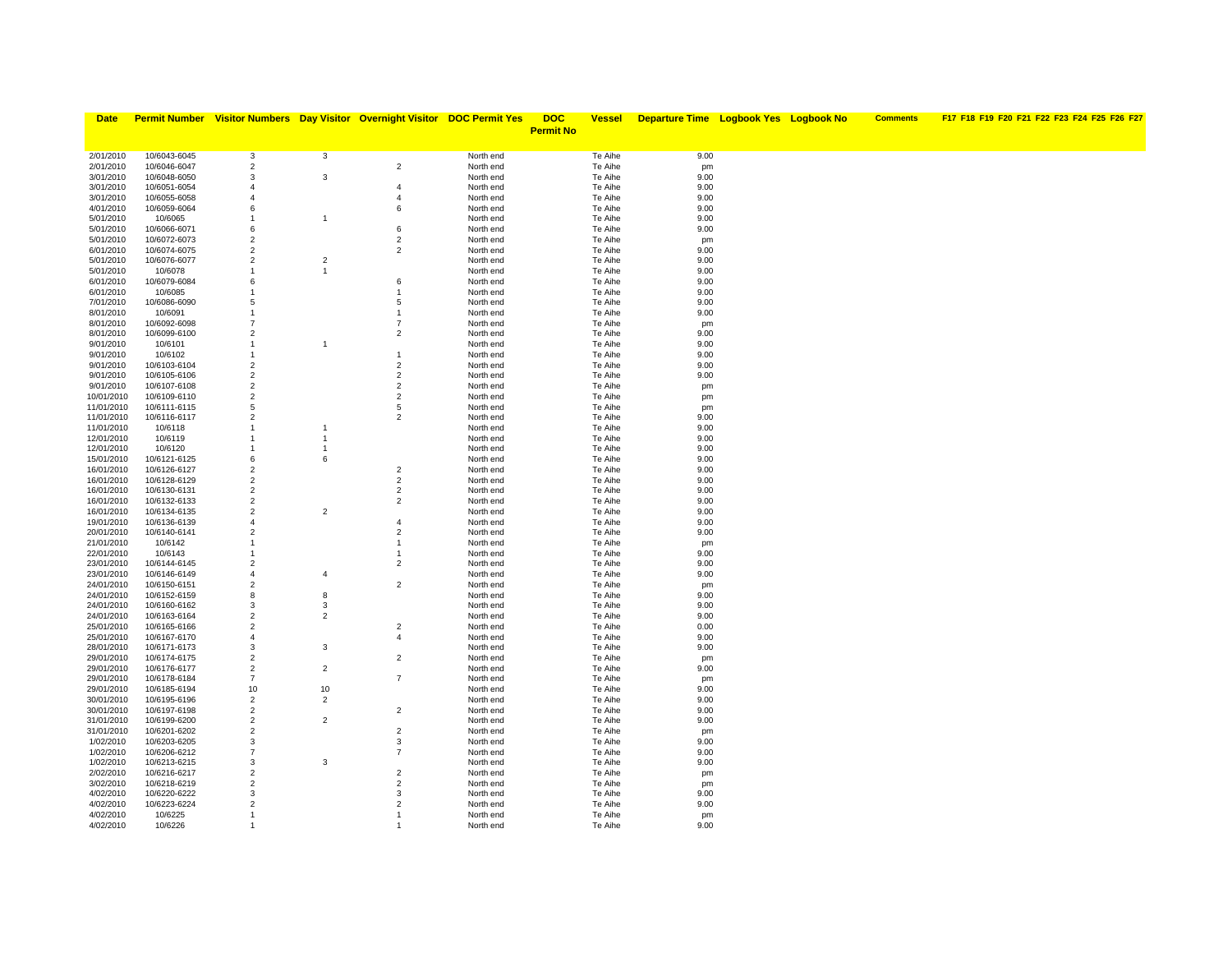| 5/02/2010  | 10/6227-6229 | 3                       |                | 3                       | North end | Te Aihe    | pm   |
|------------|--------------|-------------------------|----------------|-------------------------|-----------|------------|------|
| 6/02/2010  | 10/6230-6233 | $\overline{4}$          |                | 4                       | North end | Te Aihe    | pm   |
| 6/02/2010  | 10/6234-6245 | 12                      | 12             |                         | North end | Te Aihe    | 9.00 |
| 7/02/2010  | 10/6246-6255 | 10                      |                | 10                      | North end | Te Aihe    | 9.00 |
| 7/02/2010  | 10/6256-6259 | 4                       | $\overline{4}$ |                         | North end | Te Aihe    | 9.00 |
| 8/02/2010  | 10/6260-6261 | $\overline{2}$          |                | 2                       | North end | Te Aihe    | 9.00 |
| 8/02/2010  | 10/6262-6263 | $\mathbf 2$             |                | $\overline{\mathbf{c}}$ | North end | Te Aihe    | 9.00 |
| 8/02/2010  | 10/6264-6268 | 5                       |                | 5                       | North end | Te Aihe    | 9.00 |
| 8/02/2010  | 10/6269-6272 | $\overline{4}$          | $\overline{4}$ |                         | North end | Te Aihe    | 9.00 |
|            |              | $\overline{2}$          | $\overline{2}$ |                         |           | Te Aihe    | 9.00 |
| 8/02/2010  | 10/6273-6274 |                         |                |                         | North end |            |      |
| 9/02/2010  | 10/6275-6277 | 3                       |                | 3                       | North end | Te Aihe    | 9.00 |
| 9/02/2010  | 10/6278-6279 | $\overline{2}$          |                | $\overline{2}$          | North end | Te Aihe    | pm   |
| 10/02/2010 | 10/6280-6282 | 3                       |                | 3                       | North end | Te Aihe    | 9.00 |
| 10/02/2010 | 10/6283-6284 | $\overline{2}$          | $\overline{2}$ |                         | North end | Te Aihe    | 9.00 |
| 10/02/2010 | 10/6285-6286 | $\sqrt{2}$              |                | $\overline{2}$          | North end | Te Aihe    | pm   |
| 11/02/2010 | 10/6287-6288 | $\overline{c}$          |                | $\overline{\mathbf{c}}$ | North end | Te Aihe    | 9.00 |
| 11/02/2010 | 10/6289-6290 | $\overline{2}$          |                | $\overline{2}$          | North end | Te Aihe    | pm   |
| 11/02/2010 | 10/6291      | $\mathbf{1}$            | $\mathbf{1}$   |                         | North end | Te Aihe    | 9.00 |
| 12/02/2010 | 10/6292-6293 | $\overline{2}$          | $\overline{2}$ |                         | North end | Te Aihe    | 9.00 |
| 12/02/2010 | 10/6294-6299 | 6                       |                | 6                       | North end | <b>KMC</b> | 9.00 |
| 13/02/2010 | 10/6300-6303 | $\overline{4}$          | $\overline{4}$ |                         | North end | Te Aihe    | 9.00 |
| 13/02/2010 | 10/6304-6306 | 3                       | 3              |                         | North end | Te Aihe    | 9.00 |
| 13/02/2010 | 10/6307-6308 | $\overline{c}$          |                | $\overline{\mathbf{c}}$ | North end | Te Aihe    | 9.00 |
| 13/02/2010 | 10/6309-6315 | $\overline{7}$          |                | $\overline{7}$          | North end | Te Aihe    | 9.00 |
| 14/02/2010 | 10/6316      | 1                       | 1              |                         | North end | Te Aihe    | 9.00 |
| 14/02/2010 | 10/6317-6318 | $\overline{2}$          |                | $\overline{\mathbf{c}}$ | North end | Te Aihe    | pm   |
|            |              | $\sqrt{2}$              |                | $\overline{\mathbf{c}}$ |           | Te Aihe    |      |
| 14/02/2010 | 10/6319-6320 |                         |                |                         | North end |            | 9.00 |
| 15/02/2010 | 10/6321-6322 | $\overline{2}$          | $\mathbf 2$    |                         | North end | Te Aihe    | 9.00 |
| 15/02/2010 | 10/6323-6332 | 10                      |                | 10                      | North end | Te Aihe    | 9.00 |
| 15/02/2010 | 10/6333-6334 | $\overline{2}$          | $\overline{2}$ |                         | North end | Te Aihe    | 9.00 |
| 16/02/2010 | 10/6335-6338 | $\overline{4}$          |                | $\overline{4}$          | North end | Te Aihe    | 9.00 |
| 16/02/2010 | 10/6339-6340 | $\overline{c}$          |                | $\overline{c}$          | North end | Te Aihe    | pm   |
| 16/02/2010 | 10/6341-6342 | $\overline{c}$          |                | $\overline{2}$          | North end | Te Aihe    | pm   |
| 17/02/2010 | 10/6343      | 1                       |                | 1                       | North end | Te Aihe    | 9.00 |
| 17/02/2010 | 10/6344-6345 | $\overline{c}$          | $\overline{2}$ |                         | North end | Te Aihe    | 9.00 |
| 17/02/2010 | 10/6346-6347 | $\overline{2}$          | $\overline{2}$ |                         | North end | Te Aihe    | 9.00 |
| 18/02/2010 | 10/6348-6349 | $\overline{2}$          |                | $\overline{\mathbf{c}}$ | North end | Te Aihe    | pm   |
| 16/02/2010 | 10/6350-6351 | $\overline{2}$          | $\overline{2}$ |                         | North end | Te Aihe    | 9.00 |
| 19/02/2010 | 10/6352-6353 | $\sqrt{2}$              |                | $\boldsymbol{2}$        | North end | Te Aihe    | pm   |
| 19/02/2010 | 10/6354-6355 | $\mathbf 2$             |                | $\overline{\mathbf{c}}$ | North end | Te Aihe    | 9.00 |
| 19/02/2010 | 10/6356-6357 | $\overline{2}$          |                | $\overline{\mathbf{c}}$ | North end | Te Aihe    | 9.00 |
| 19/02/2010 | 10/6358-6359 | $\overline{2}$          |                | $\overline{2}$          | North end | Te Aihe    | pm   |
| 19/02/2010 | 10/6360-6361 | $\overline{c}$          |                | $\overline{\mathbf{c}}$ | North end | Te Aihe    | pm   |
| 20/02/2010 | 10/6362-6363 | 2                       | $\overline{2}$ |                         | North end | Te Aihe    | 9.00 |
| 20/02/2010 |              | $\mathbf{1}$            |                | $\mathbf{1}$            | North end | Te Aihe    | 9.00 |
|            | 10/6364      |                         |                |                         |           |            |      |
| 20/02/2010 | 10/6365-6366 | $\overline{2}$          |                | $\overline{c}$          | North end | Te Aihe    | pm   |
| 20/02/2010 | 10/6367-6368 | $\overline{c}$          |                | $\overline{\mathbf{c}}$ | North end | Te Aihe    | 9.00 |
| 21/02/2010 | 10/6369-6371 | 3                       |                | 3                       | North end | Te Aihe    | pm   |
| 21/02/2010 | 10/6372-6373 | $\overline{2}$          |                | $\overline{c}$          | North end | Te Aihe    | 9.00 |
| 21/02/2010 | 10/6374-6375 | $\overline{2}$          | $\overline{2}$ |                         | North end | Te Aihe    | 9.00 |
| 20/02/2010 | 10/6376-6378 | 3                       |                | 3                       | North end | Te Aihe    | 9.00 |
| 20/02/2010 | 10/6379-6381 | 3                       | $\mathsf 3$    |                         | North end | Te Aihe    | 9.00 |
| 22/02/2010 | 10/6382      | $\mathbf{1}$            |                | $\mathbf{1}$            | North end | Te Aihe    | 9.00 |
| 22/02/2010 | 10/6383-6384 | $\overline{2}$          |                | $\overline{\mathbf{c}}$ | North end | Te Aihe    | pm   |
| 24/02/2010 | 10/6385-6388 | 4                       |                | 4                       | North end | Te Aihe    | 9.00 |
| 24/02/2010 | 10/6389-6392 | $\overline{\mathbf{4}}$ |                | 4                       | North end | Te Aihe    | 9.00 |
| 25/02/2010 | 10/6393-6397 | 5                       |                | 5                       | North end | Te Aihe    | 9.00 |
| 26/02/2010 | 10/6398-6399 | $\overline{c}$          |                | $\overline{c}$          | North end | Te Aihe    | pm   |
| 26/02/2010 | 10/6400-6401 | $\overline{c}$          |                | $\overline{\mathbf{c}}$ | North end | Te Aihe    | 9.00 |
| 26/02/2010 | 10/6402-6403 | $\overline{c}$          |                | $\overline{\mathbf{c}}$ | North end | Te Aihe    | pm   |
| 27/02/2010 | 10/6404-6405 | $\overline{2}$          |                | $\overline{\mathbf{c}}$ | North end | Te Aihe    | pm   |
|            |              | $\overline{c}$          |                | $\overline{\mathbf{c}}$ |           | Te Aihe    |      |
| 27/02/2010 | 10/6406-6407 |                         |                |                         | North end |            | 9.00 |
| 27/02/2010 | 10/6408-6409 | $\mathbf 2$             |                | $\mathbf 2$             | North end | Te Aihe    | 9.00 |
| 27/02/2010 | 10/6410-6411 | $\mathbf 2$             |                | $\mathbf 2$             | North end | Te Aihe    | pm   |
| 27/02/2010 | 10/6412      | $\mathbf{1}$            |                | $\mathbf{1}$            | North end | Te Aihe    | 9.00 |
| 23/02/2010 | 10/6434-6435 | $\overline{2}$          |                | $\overline{\mathbf{c}}$ | North end | <b>KMC</b> | 9.00 |
| 27/02/2010 | 10/6434-6453 | 20                      | 20             |                         | North end | <b>KMC</b> | 9.00 |
| 28/02/2010 | 10/6413-6414 | $\overline{2}$          |                | $\overline{\mathbf{c}}$ | North end | Te Aihe    | 9.00 |
| 28/02/2010 | 10/6415-6417 | 3                       | 3              |                         | North end | Te Aihe    | 9.00 |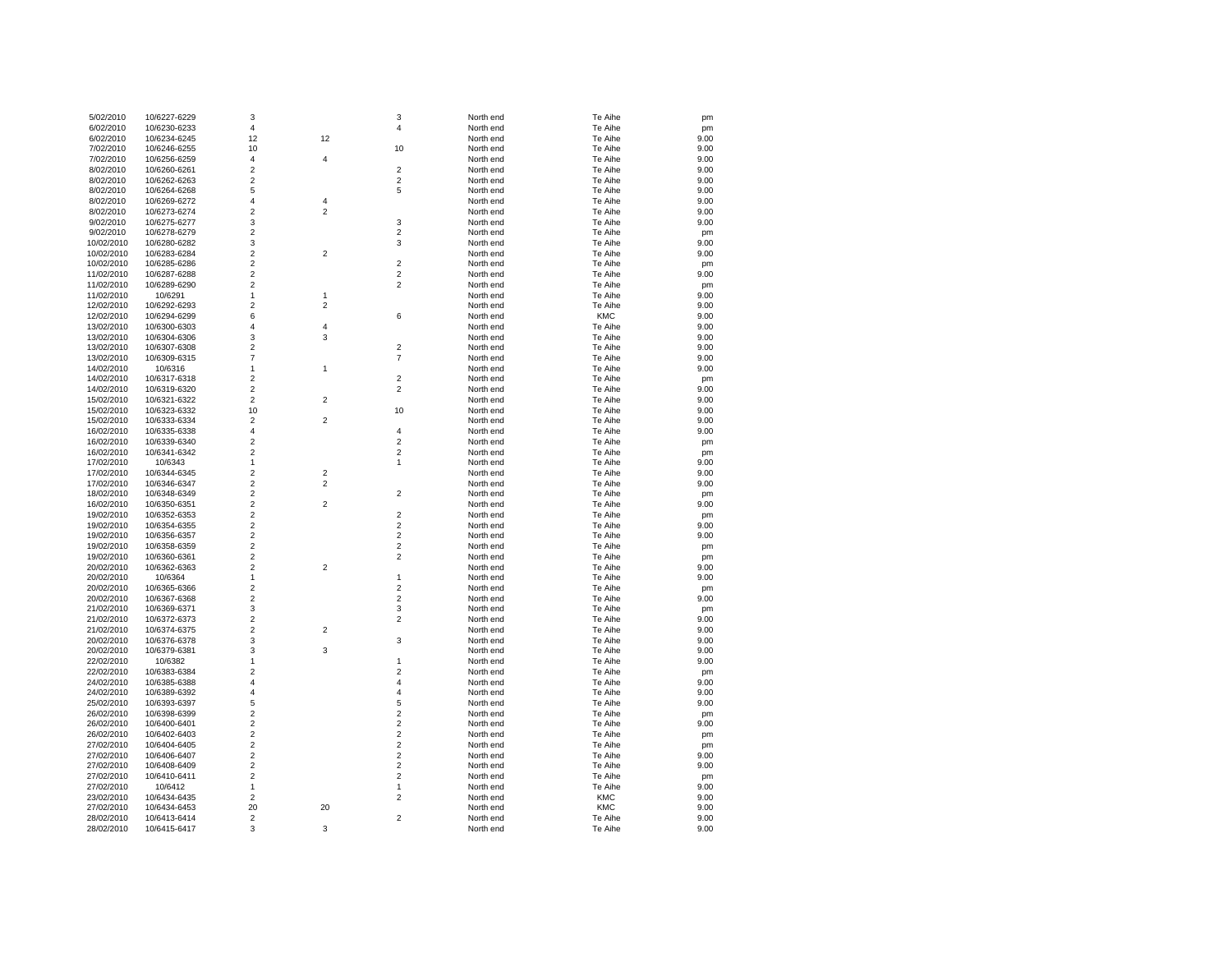| 28/02/2010 | 10/6418-6429 | 12                      | 12             |                         | North end | Te Aihe | 9.00 |
|------------|--------------|-------------------------|----------------|-------------------------|-----------|---------|------|
| 28/02/2010 | 10/6430-6431 | $\overline{\mathbf{c}}$ | $\mathbf 2$    |                         | North end | Te Aihe | 9.00 |
| 28/02/2010 | 10/6432-6433 | $\overline{c}$          |                | $\overline{2}$          | North end | Te Aihe | pm   |
| 1/03/2010  | 10/6454-6455 | $\overline{c}$          |                | $\overline{\mathbf{c}}$ | North end | Te Aihe | 9.00 |
| 1/03/2010  | 10/6456-6457 | $\boldsymbol{2}$        |                | $\mathbf 2$             | North end | Te Aihe | pm   |
| 3/03/2010  | 10/6548-6459 | $\overline{\mathbf{c}}$ |                | $\mathbf 2$             | North end | Te Aihe | pm   |
| 3/03/2010  | 10/6460-6461 | $\overline{2}$          |                | $\overline{2}$          | North end | Te Aihe | pm   |
| 3/03/2010  | 10/6462-6463 | $\boldsymbol{2}$        | $\sqrt{2}$     |                         | North end | Te Aihe | 9.00 |
| 4/03/2010  | 10/6464      | 1                       | $\mathbf{1}$   |                         | North end | Te Aihe | 9.00 |
| 4/03/2010  | 10/6465-6466 | $\overline{2}$          | $\overline{2}$ |                         | North end | Te Aihe | 9.00 |
| 6/03/2010  | 10/6467-6468 | $\boldsymbol{2}$        |                | $\boldsymbol{2}$        | North end | Te Aihe | 9.00 |
| 6/03/2010  | 10/6469-6470 | $\overline{c}$          |                | $\overline{2}$          | North end | Te Aihe | 9.00 |
|            |              |                         |                |                         |           |         |      |
| 6/03/2010  | 10/6471-6472 | $\overline{c}$          |                | $\overline{\mathbf{c}}$ | North end | Te Aihe | 9.00 |
| 6/03/2010  | 10/6473-6474 | $\overline{\mathbf{c}}$ |                | $\overline{\mathbf{c}}$ | North end | Te Aihe | 9.00 |
| 6/03/2010  | 10/6475-6476 | $\overline{c}$          | $\overline{2}$ |                         | North end | Te Aihe | 9.00 |
| 7/03/2010  | 10/6477-6480 | $\overline{\mathbf{4}}$ |                | 4                       | North end | Te Aihe | 9.00 |
| 3/03/2010  | 10/6481-6482 | $\overline{c}$          |                | $\boldsymbol{2}$        | North end | Te Aihe | 9.00 |
| 4/03/2010  | 10/6483      | 1                       | $\mathbf{1}$   |                         | North end | Te Aihe | 9.00 |
| 3/03/2010  | 10/6484      | 1                       | $\mathbf{1}$   |                         | North end | Te Aihe | 9.00 |
| 4/03/2010  | 10/6485-6487 | 3                       | 3              |                         | North end | Te Aihe | 9.00 |
| 4/03/2010  | 10/6488-6489 | $\overline{c}$          |                | $\mathbf 2$             | North end | Te Aihe | 9.00 |
| 7/03/2010  | 10/6490-6491 | $\overline{c}$          |                | $\overline{2}$          | North end | Te Aihe | 9.00 |
| 7/03/2010  | 10/6492-6493 | $\boldsymbol{2}$        |                | $\boldsymbol{2}$        | North end | Te Aihe | 9.00 |
| 8/03/2010  | 10/6494      | 1                       | 1              |                         | North end | Te Aihe | 9.00 |
| 8/03/2010  | 10/6495-6498 | $\overline{4}$          |                | $\overline{4}$          | North end | Te Aihe | 9.00 |
| 8/03/2010  | 10/6499      | 1                       | $\overline{1}$ |                         | North end | Te Aihe | 9.00 |
| 8/03/2010  | 10/6500-6503 | 4                       |                | 4                       | North end | Te Aihe | 9.00 |
| 9/03/2010  | 10/6504-6505 | $\boldsymbol{2}$        |                | $\boldsymbol{2}$        | North end | Te Aihe |      |
|            |              | $\boldsymbol{2}$        |                | $\boldsymbol{2}$        |           | pm      | 9.00 |
| 11/03/2010 | 10/6506-6507 | 3                       |                | 3                       | North end | Te Aihe |      |
| 13/03/2010 | 10/6508-6510 |                         |                |                         | North end | Te Aihe | 9.00 |
| 13/03/2010 | 10/6511-6514 | $\overline{4}$          | $\overline{4}$ |                         | North end | Te Aihe | 9.00 |
| 13/03/2010 | 10/6515      | 1                       | $\mathbf{1}$   |                         | North end | Te Aihe | 9.00 |
| 13/03/2010 | 10/6516-6518 | 3                       | 3              |                         | North end | Te Aihe | 9.00 |
| 13/03/2010 | 10/6519-6522 | $\overline{4}$          |                | 4                       | North end | Te Aihe | 9.00 |
| 9/03/2010  | 10/6523-6524 | $\boldsymbol{2}$        |                | $\mathbf 2$             | North end | Te Aihe | 9.00 |
| 13/03/2010 | 10/6525-6534 | 10                      | 10             |                         | North end | Te Aihe | 9.00 |
| 9/03/2010  | 10/6535      | $\mathbf{1}$            |                | 1                       | North end | Te Aihe | pm   |
| 15/03/2010 | 10/6536-6539 | $\overline{4}$          |                | 4                       | North end | Te Aihe | 9.00 |
| 15/03/2010 | 10/6540-6541 | 2                       |                | $\overline{\mathbf{c}}$ | North end | Te Aihe | 9.00 |
| 16/03/2010 | 10/6542-6543 | $\boldsymbol{2}$        |                | $\mathbf 2$             | North end | Te Aihe | 9.00 |
| 17/03/2010 | 10/6544-6545 | $\overline{c}$          |                | $\overline{\mathbf{c}}$ | North end | Te Aihe | pm   |
| 18/03/2010 | 10/6546-6547 | $\overline{\mathbf{c}}$ |                | $\overline{2}$          | North end | Te Aihe | 9.00 |
| 18/03/2010 | 10/6548-6551 | $\overline{4}$          | $\overline{4}$ |                         | North end | Te Aihe | 9.00 |
| 19/03/2010 | 10/6552-6553 | $\overline{\mathbf{c}}$ |                | $\overline{\mathbf{c}}$ | North end | Te Aihe | 9.00 |
| 20/03/2010 | 10/6554-6573 | 20                      | 20             |                         | North end | Te Aihe | 9.00 |
| 20/03/2010 | 10/6574-6575 | 2                       | $\overline{2}$ |                         | North end | Te Aihe | 9.00 |
|            |              |                         |                | 9                       |           |         |      |
| 20/03/2010 | 10/6576-6584 | 9                       |                |                         | North end | Te Aihe | 9.00 |
| 23/03/2010 | 10/6585-6586 | $\overline{c}$          |                | $\overline{\mathbf{c}}$ | North end | Te Aihe | pm   |
| 25/03/2010 | 10/6587-6588 | $\overline{c}$          |                | $\overline{2}$          | North end | Te Aihe | 9.00 |
| 26/03/2010 | 10/6589-6590 | $\overline{c}$          |                | $\overline{\mathbf{c}}$ | North end | Te Aihe | 9.00 |
| 27/03/2010 | 10/6591-6592 | $\overline{2}$          |                | $\overline{2}$          | North end | Te Aihe | 9.00 |
| 27/03/2010 | 10/6593-6594 | $\mathbf 2$             |                | $\mathbf 2$             | North end | Te Aihe | 9.00 |
| 28/03/2010 | 10/6595-6596 | $\overline{c}$          |                | $\overline{2}$          | North end | Te Aihe | 9.00 |
| 29/03/2010 | 10/6597-6598 | $\overline{\mathbf{c}}$ |                | $\overline{2}$          | North end | Te Aihe | 9.00 |
| 29/03/2010 | 10/6599-6601 | 3                       |                | 3                       | North end | Te Aihe | 9.00 |
| 30/03/2010 | 10/6602-6625 | 24                      | 24             |                         | North end | Te Aihe | 9.00 |
| 2/04/2010  | 10/6626-6627 | $\overline{2}$          |                | $\overline{2}$          | North end | Te Aihe | pm   |
| 2/04/2010  | 10/6628-6630 | 3                       |                | 3                       | North end | Te Aihe | 9.00 |
| 2/04/2010  | 10/6631-6634 | 4                       |                | 4                       | North end | Te Aihe | 9.00 |
| 3/04/2010  | 10/6635-6644 | 10                      |                | 10                      | North end | Te Aihe | 9.00 |
| 4/04/2010  | 10/6645-6646 | $\overline{c}$          | $\sqrt{2}$     |                         | North end | Te Aihe | 9.00 |
| 5/04/2010  | 10/6647-6648 | $\overline{c}$          |                | $\overline{2}$          | North end | Te Aihe | 9.00 |
| 7/04/2010  | 10/6649-6650 | $\overline{c}$          |                | $\overline{\mathbf{c}}$ | North end | Te Aihe | 9.00 |
|            |              |                         |                | $\overline{2}$          |           |         |      |
| 9/04/2010  | 10/6651-6652 | $\boldsymbol{2}$        |                |                         | North end | Te Aihe | 9.00 |
| 10/04/2010 | 10/6653-6654 | $\boldsymbol{2}$        |                | $\overline{2}$          | North end | Te Aihe | 9.00 |
| 10/04/2010 | 10/6655-6656 | $\overline{\mathbf{c}}$ |                | $\mathbf 2$             | North end | Te Aihe | 9.00 |
| 10/04/2010 | 10/6657-6658 | $\overline{2}$          |                | $\overline{2}$          | North end | Te Aihe | 9.00 |
| 6/04/2010  | 10/6659      | 1                       | 1              |                         | North end | Te Aihe | 9.00 |
| 10/04/2010 | 10/6660-6661 | $\overline{2}$          |                | $\overline{2}$          | North end | Te Aihe | 9.00 |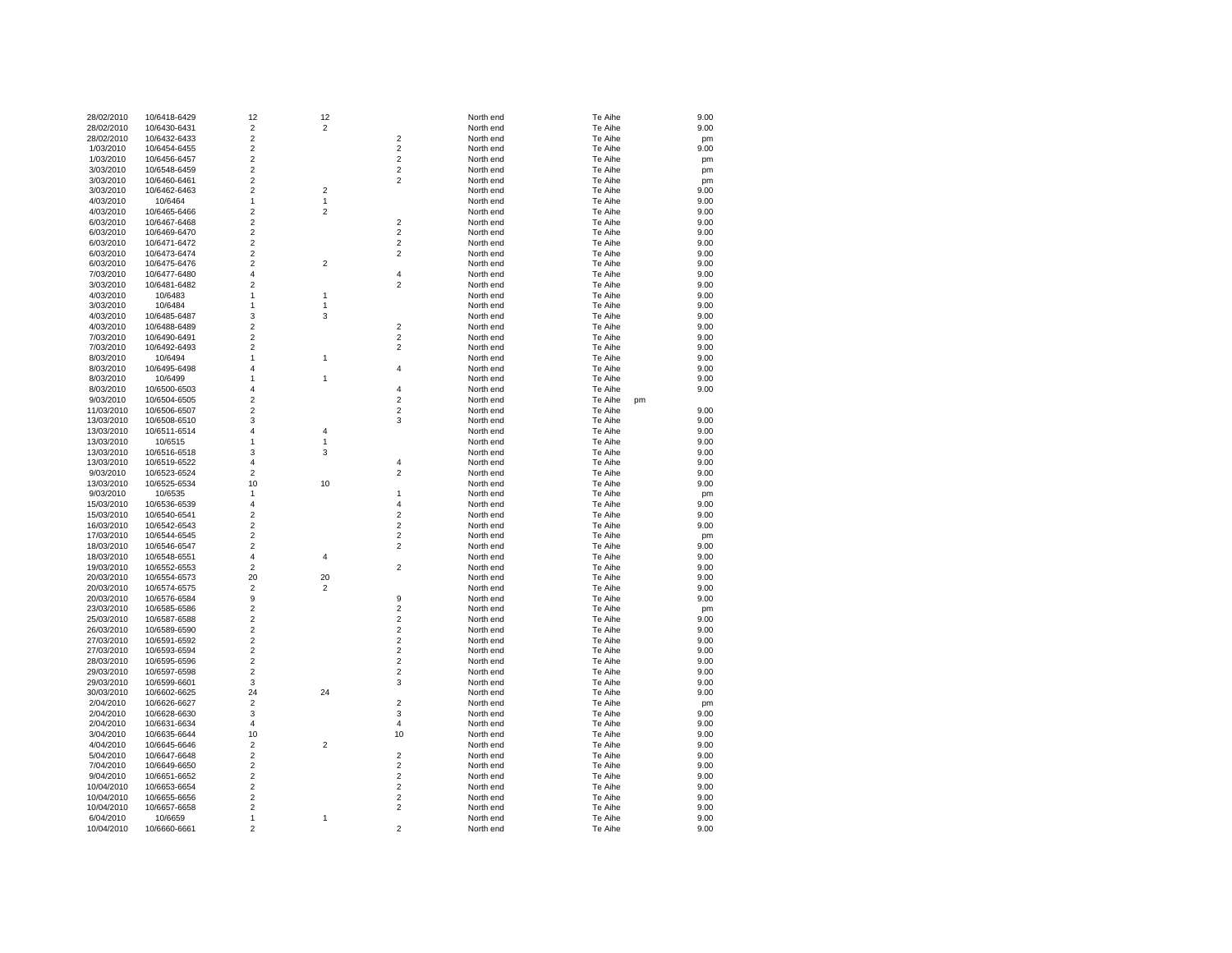| 12/04/2010 | 10/6662-6665 | $\overline{4}$          |                | 4                       | North end | Te Aihe | 9.00 |
|------------|--------------|-------------------------|----------------|-------------------------|-----------|---------|------|
| 12/04/2010 | 10/6666-6670 | 5                       |                | 5                       | North end | Te Aihe | 9.00 |
|            |              | $\overline{c}$          |                | $\overline{c}$          |           |         |      |
| 13/04/2010 | 10/6671-6672 |                         |                |                         | North end | Te Aihe | pm   |
| 13/04/2010 | 10/6673      | 1                       | 1              |                         | North end | Te Aihe | 9.00 |
| 13/04/2010 | 10/6674-6681 | 8                       |                | 8                       | North end | Te Aihe | 9.00 |
| 14/04/2010 | 10/6682-6684 | 3                       |                | 3                       | North end | Te Aihe | pm   |
| 15/04/2010 | 10/6685      | 1                       |                | 1                       | North end | Te Aihe | 9.00 |
| 16/04/2010 | 10/6686-6687 | $\overline{c}$          |                | $\overline{\mathbf{c}}$ | North end | Te Aihe | 9.00 |
| 16/04/2010 | 10/6688-6689 | $\overline{c}$          |                | $\overline{\mathbf{c}}$ | North end | Te Aihe | 9.00 |
|            |              |                         |                |                         |           |         |      |
| 12/04/2010 | 10/6707      | 1                       |                | 1                       | North end | Te Aihe | 9.00 |
| 18/04/2010 | 10/6708-6709 | $\overline{c}$          |                | $\overline{2}$          | North end | Te Aihe | 9.00 |
| 16/04/2010 | 10/6710-6711 | $\overline{c}$          |                | $\overline{\mathbf{c}}$ | North end | Te Aihe | 9.00 |
| 22/04/2010 | 10/6712      | $\mathbf{1}$            |                | 1                       | North end | Te Aihe | 9.00 |
| 23/04/2010 | 10/6713-6720 | 8                       |                | 8                       | North end | Te Aihe | 9.00 |
| 23/04/2010 | 10/6721-6722 | $\overline{2}$          |                | $\overline{\mathbf{c}}$ | North end | Te Aihe |      |
|            |              |                         |                |                         |           |         | pm   |
| 24/04/2010 | 10/6723-6724 | $\overline{2}$          |                | $\overline{c}$          | North end | Te Aihe | 9.00 |
| 24/04/2010 | 10/6725-6726 | $\overline{2}$          |                | $\overline{2}$          | North end | Te Aihe | 9.00 |
| 24/04/2010 | 10/6727-6728 | $\overline{\mathbf{c}}$ |                | $\overline{c}$          | North end | Te Aihe | 9.00 |
| 24/04/2010 | 10/6729-6734 | 6                       | 6              |                         | North end | Te Aihe | 9.00 |
| 24/04/2010 | 10/6735-6736 | $\overline{2}$          | $\overline{2}$ |                         | North end | Te Aihe | 9.00 |
| 1/05/2010  | 10/6737-6744 | 8                       |                | 8                       | North end | Te Aihe | 9.00 |
|            |              | $\mathbf{1}$            | 1              |                         | North end | Te Aihe | 9.00 |
| 1/05/2010  | 10/6745      |                         |                |                         |           |         |      |
| 1/05/2010  | 10/6746      | $\mathbf{1}$            |                | 1                       | North end | Te Aihe | 9.00 |
| 3/05/2010  | 10/6747-6750 | $\overline{4}$          | 4              |                         | am/pm     | Te Aihe | 9.00 |
| 7/05/2010  | 10/6751      | $\mathbf{1}$            | 1              |                         | North end | Te Aihe | 9.00 |
| 8/05/2010  | 10/6752-6753 | 2                       |                | $\overline{2}$          | North end | Te Aihe | 9.00 |
| 9/05/2010  | 10/6754-6757 | 4                       |                | 4                       | North end | Te Aihe | 9.00 |
|            |              | $\overline{2}$          |                | $\overline{c}$          | North end |         |      |
| 14/05/2010 | 10/6758-6759 |                         |                |                         |           | Te Aihe | pm   |
| 14/05/2010 | 10/6760-6763 | $\overline{\mathbf{4}}$ |                | 4                       | North end | Te Aihe | 9.00 |
| 15/05/2010 | 10/6764-6765 | $\overline{c}$          |                | $\overline{\mathbf{c}}$ | North end | Te Aihe | 9.00 |
| 15/05/2010 | 10/6766-6767 | $\overline{c}$          | 2              |                         | North end | Te Aihe | 9.00 |
| 20/05/2010 | 10/6768-6769 | $\overline{c}$          |                | $\overline{\mathbf{c}}$ | North end | Te Aihe | 9.00 |
| 22/05/2010 | 10/6770-6771 | $\overline{2}$          |                | $\overline{2}$          | North end | Te Aihe | 9.00 |
| 22/05/2010 | 10/6772      | 1                       |                | 1                       | North end | Te Aihe | 9.00 |
|            |              |                         |                |                         |           |         |      |
| 22/05/2010 | 10/6773-6774 | $\overline{2}$          |                | $\overline{\mathbf{c}}$ | North end | Te Aihe | 9.00 |
| 22/05/2010 | 10/6775-6776 | $\overline{2}$          |                | $\overline{2}$          | North end | Te Aihe | 9.00 |
| 22/05/2010 | 10/6777-6779 | 3                       |                | 3                       | North end | Te Aihe | 9.00 |
| 22/05/2010 | 10/6780-6782 | 3                       | 3              |                         | North end | Te Aihe | 9.00 |
| 5/06/2010  | 10/6783      | $\mathbf{1}$            |                | 1                       | North end | Te Aihe | pm   |
| 5/06/2010  | 10/6784      | 1                       |                | 1                       | North end | Te Aihe | 9.00 |
|            |              |                         |                |                         |           |         |      |
| 5/06/2010  | 10/6785-6789 | 5                       |                | 5                       | North end | Te Aihe | 9.00 |
| 16/06/2010 | 10/6790-6791 | $\overline{2}$          |                | $\overline{2}$          | North end | Te Aihe | 9.00 |
| 21/6/1010  | 10/6792-6794 | 3                       |                | 3                       | North end | Te Aihe | pm   |
| 26/06/2010 | 10/6795-6796 | $\overline{c}$          |                | $\overline{2}$          | North end | Te Aihe | 9.00 |
| 27/06/2010 | 10/6797-6798 | $\overline{2}$          | 2              |                         | North end | Te Aihe | 9.00 |
| 29/06/2010 | 10/6799-6803 | 5                       | 5              |                         | North end | Te Aihe | 9.00 |
| 8/07/2010  | 10/6804      | $\mathbf{1}$            |                | 1                       | North end | Te Aihe | 9.00 |
|            |              |                         |                |                         |           |         |      |
| 16/07/2010 | 10/6805-6810 | 6                       |                | 6                       | North end | Te Aihe | 9.00 |
| 16/07/2010 | 10/6811-6814 | $\overline{4}$          |                | 4                       | North end | Te Aihe | 9.00 |
| 5/08/2010  | 10/6816-6817 | $\overline{c}$          |                | $\overline{\mathbf{c}}$ | North end | Te Aihe | 9.00 |
| 6/08/2010  | 10/6818-6819 | $\overline{2}$          |                | $\overline{c}$          | North end | Te Aihe | 9.00 |
| 21/08/2010 | 10/6820-6821 | $\mathbf 2$             |                | $\overline{c}$          | North end | KMC     | 9.00 |
| 4/09/2010  | 10/6822-6823 | $\overline{2}$          | 2              |                         | North end | Te Aihe | 9.00 |
|            |              |                         |                |                         |           |         |      |
| 4/09/2020  | 10/6824      | 1                       | 1              |                         | North end | Te Aihe | 9.00 |
| 4/09/2010  | 10/6825-6826 | $\overline{2}$          |                | $\overline{2}$          | North end | Te Aihe | 9.00 |
| 4/09/2010  | 10/6827-6828 | $\overline{c}$          |                | $\overline{\mathbf{c}}$ | North end | Te Aihe | 9.00 |
| 4/09/2010  | 10/6829-6830 | $\overline{2}$          |                | $\overline{\mathbf{c}}$ | North end | Te Aihe | 9.00 |
| 4/09/2010  | 10/6831      | 1                       |                | 1                       | North end | Te Aihe | 9.00 |
| 9/09/2010  | 10/6832-6841 | 10                      |                | 10                      | North end | Te Aihe | 9.00 |
|            |              | 4                       |                |                         |           |         |      |
| 9/09/2010  | 10/6842-6845 |                         | 4              |                         | North end | Te Aihe | 9.00 |
| 11/09/2010 | 10/6846-6849 | $\overline{4}$          |                | $\overline{\mathbf{4}}$ | North end | Te Aihe | 9.00 |
| 11/09/2010 | 10/6850-6851 | $\overline{2}$          |                | $\overline{c}$          | North end | Te Aihe | 9.00 |
| 11/09/2010 | 10/6852-6853 | $\overline{2}$          |                | $\overline{2}$          | North end | Te Aihe | 9.00 |
| 18/09/2010 | 10/6854-6855 | $\overline{\mathbf{c}}$ |                | $\overline{\mathbf{c}}$ | North end | Te Aihe | 9.00 |
| 18/09/2010 | 10/6856-6858 | 3                       |                | 3                       | North end | Te Aihe | 9.00 |
| 19/09/2010 | 10/6859      | $\mathbf{1}$            | 1              |                         | North end | Te Aihe | 9.00 |
|            |              | $\overline{2}$          |                |                         |           |         |      |
| 19/09/2010 | 10/6860-6861 |                         | 2              |                         | North end | Te Aihe | 9.00 |
| 28/09/2010 | 10/6862-6864 | 3                       |                | 3                       | North end | Te Aihe | 9.00 |
| 1/10/2010  | 10/6865-6866 | $\overline{2}$          |                | $\overline{2}$          | North end | Te Aihe | 9.00 |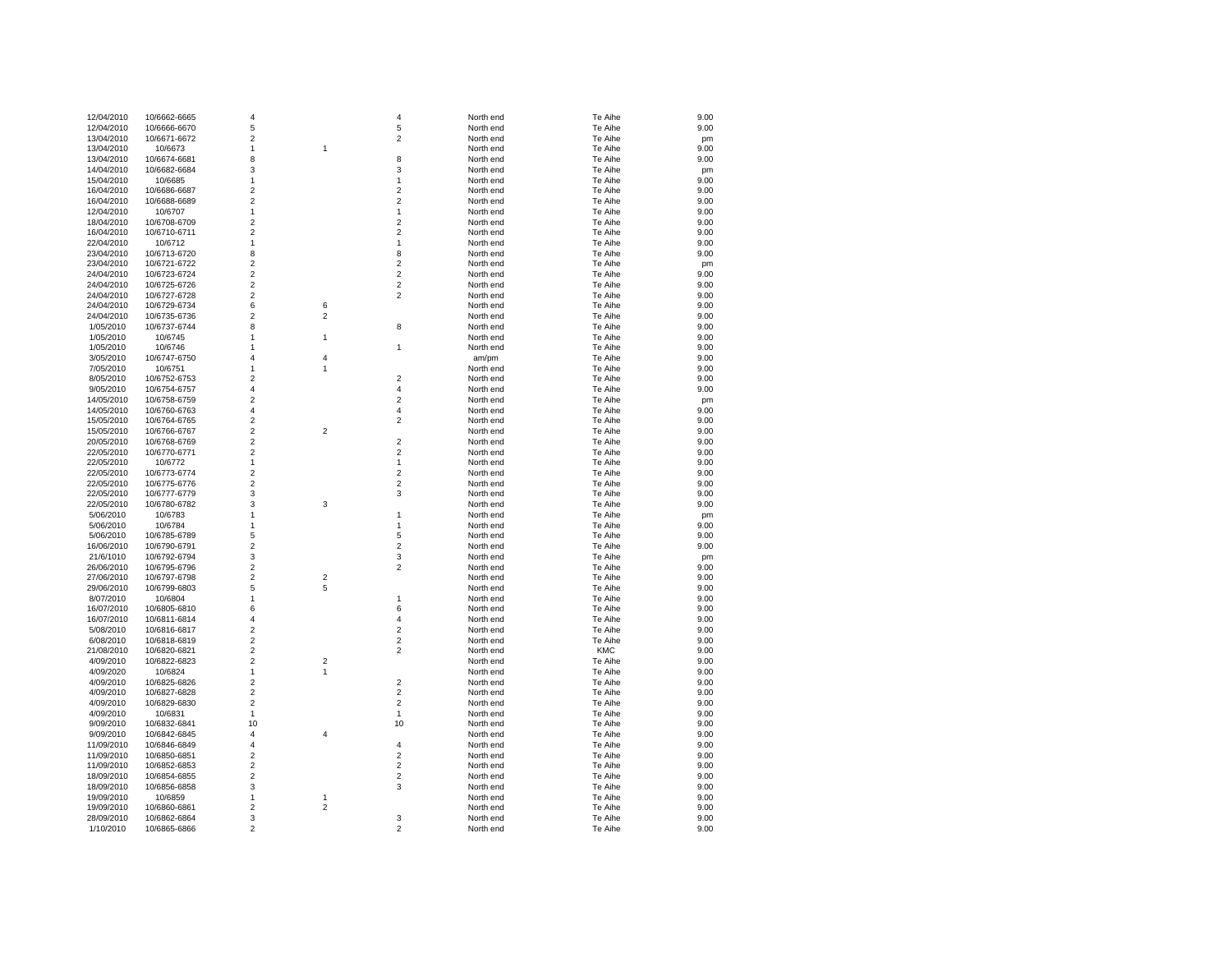| 2/10/2010  | 10/6867-6868     | $\overline{2}$          |                         | $\overline{2}$   | North end | Te Aihe | 9.00 |
|------------|------------------|-------------------------|-------------------------|------------------|-----------|---------|------|
| 2/10/2010  | 10/6869-6870     | $\overline{\mathbf{c}}$ |                         | $\mathbf 2$      | North end | Te Aihe | 9.00 |
| 2/10/2010  | 10/6871-6872     | $\overline{2}$          |                         | $\overline{2}$   | North end | Te Aihe | 9.00 |
| 2/10/2010  | 10/6873-6876     | 4                       |                         | 4                | North end | Te Aihe | 9.00 |
| 1/10/2010  | 10/6877-6885     | 9                       | 9                       |                  | North end | Te Aihe | 9.00 |
| 1/10/2010  | 10/6886-6887     | $\overline{c}$          | $\overline{c}$          |                  | North end | Te Aihe | 9.00 |
| 3/10/2010  | 10/6888-6889     | $\overline{2}$          | $\overline{2}$          |                  | North end | Te Aihe | 9.00 |
| 4/10/2010  |                  | $\overline{2}$          |                         | $\overline{2}$   | North end | Te Aihe | 9.00 |
|            | 10/6890-6891     |                         |                         |                  |           |         |      |
| 5/10/2010  | 10/6892-6894     | 3                       |                         | 3                | North end | Te Aihe | 9.00 |
| 6/10/2010  | 10/6895-6899     | 5                       |                         | 5                | North end | Te Aihe | 9.00 |
| 7/10/2010  | 10/6900-6901     | $\overline{2}$          |                         | $\overline{2}$   | North end | Te Aihe | 9.00 |
| 7/10/2010  | 10/6902-6905     | $\overline{\mathbf{4}}$ |                         | 4                | North end | Te Aihe | 9.00 |
| 5/10/2010  | 10/6906-6907     | $\overline{2}$          | $\overline{\mathbf{c}}$ |                  | North end | Te Aihe | 9.00 |
| 11/10/2010 | 10/6908-6909     | $\overline{c}$          |                         | $\overline{2}$   | North end | Te Aihe | 9.00 |
| 11/10/2010 | 10/6910-6911     | $\overline{\mathbf{c}}$ |                         | $\boldsymbol{2}$ | North end | Te Aihe | 9.00 |
| 11/10/2010 | 10/6912-6914     | 3                       | 3                       |                  | North end | Te Aihe | 9.00 |
| 12/10/2010 | 10/6915-6916     | 2                       |                         | $\overline{2}$   | North end | Te Aihe | 9.00 |
| 12/10/2010 | 10/6917-6930     | 14                      | 14                      |                  | North end | Te Aihe | 9.00 |
| 11/10/2010 | 10/6931          | 1                       | 1                       |                  | North end | Te Aihe | 9.00 |
| 16/10/2010 | 10/6932-6933     | $\overline{2}$          |                         | $\overline{2}$   | North end | Te Aihe | 9.00 |
|            |                  | $\overline{2}$          |                         | $\overline{2}$   |           |         |      |
| 16/10/2010 | 10/6934-6935     |                         |                         |                  | North end | Te Aihe | 9.00 |
| 16/10/2010 | 10/6936-6937     | $\overline{2}$          |                         | $\overline{2}$   | North end | Te Aihe | 9.00 |
| 16/10/2010 | 10/6938-6939     | $\overline{2}$          |                         | $\overline{2}$   | North end | Te Aihe | 9.00 |
| 16/10/2010 | 10/6940-6945     | 6                       | 6                       |                  | North end | Te Aihe | 9.00 |
| 17/10/2010 | 10/6946-6947     | $\overline{2}$          |                         | $\overline{2}$   | North end | Te Aihe | 9.00 |
| 19/10/2010 | 10/6948-6956     | 9                       | 9                       |                  | North end | Te Aihe | 9.00 |
| 19/10/2010 | 10/6957-6964     | 8                       |                         | 8                | North end | Te Aihe | 9.00 |
| 20/10/2010 | 10/6965-6966     | $\overline{\mathbf{c}}$ |                         | $\overline{2}$   | North end | Te Aihe | 9.00 |
| 21/10/2010 | 10/6967-6973     | $\overline{7}$          | $\overline{7}$          |                  | North end | Te Aihe | 9.00 |
| 21/10/2010 | 10/6974-6975     | $\overline{c}$          |                         | $\overline{2}$   | North end | Te Aihe | 9.00 |
| 22/10/2010 | 10/6976-6980     | 5                       |                         | 5                | North end | Te Aihe | 9.00 |
| 23/10/2010 | 10/6981-6982     | $\overline{c}$          |                         | $\overline{2}$   | North end | Te Aihe | 9.00 |
| 23/10/2010 | 10/6983-6986     | 4                       |                         | 4                | North end | Te Aihe | 9.00 |
|            |                  |                         |                         |                  |           |         |      |
| 23/10/2010 | 10/6987-6991     | 5                       | 5                       |                  | North end | Te Aihe | 9.00 |
| 26/10/2010 | 10/6992-6994     | 3                       | 3                       |                  | North end | Te Aihe | 9.00 |
| 26/10/2010 | 10/6995-6996     | $\overline{2}$          |                         | $\overline{2}$   | North end | Te Aihe | 9.00 |
| 28/10/2010 | 10/6997-6998     | $\overline{2}$          |                         | $\overline{2}$   | North end | Te Aihe | 9.00 |
| 28/10/2010 | 10/6999-7001     | 3                       | 3                       |                  | North end | Te Aihe | 9.00 |
| 31/10/2010 | 10/7002-7003     | $\overline{\mathbf{c}}$ |                         | $\overline{2}$   | North end | Te Aihe | pm   |
| 24/10/2010 | 10/7030-7034     | 5                       |                         | 5                | North end | Te Aihe | 9.00 |
| 24/10/2010 | 10/7035-7037     | 3                       |                         | 3                | North end | Te Aihe | 9.00 |
| 4/11/2010  | 10/7039-7040     | $\overline{c}$          |                         | $\overline{2}$   | North end | Te Aihe | 9.00 |
| 2/11/2010  | 10/7038          | $\mathbf{1}$            |                         | $\mathbf{1}$     | North end | Te Aihe | 9.00 |
| 1/11/2010  | 10/7004-7007     | $\overline{\mathbf{4}}$ |                         | $\overline{4}$   | North end | Te Aihe | 9.00 |
| 1/11/2010  | 10/7008-7012     | 5                       |                         | 5                | North end | Te Aihe | 9.00 |
| 1/11/2010  | 10/7013-7014     | $\overline{\mathbf{c}}$ | $\boldsymbol{2}$        |                  | North end | Te Aihe | 9.00 |
| 3/11/2010  | 10/7015-7018     | 4                       |                         | 4                | North end | Te Aihe | 9.00 |
| 4/11/2010  | 10/7019-7020     | $\overline{2}$          |                         | $\overline{2}$   | North end | Te Aihe | 9.00 |
| 4/11/2010  | 10/7021-7022     | $\overline{2}$          |                         | $\overline{2}$   | North end | Te Aihe |      |
|            |                  | $\mathbf 2$             |                         | $\mathbf 2$      |           |         | pm   |
| 5/11/2010  | 10/7023-7024     |                         |                         |                  | North end | Te Aihe | 9.00 |
| 6/11/2010  | 10/7025-7026     | $\overline{2}$          |                         | $\overline{2}$   | North end | Te Aihe | 9.00 |
| 6/11/2010  | 10/7027-7028     | $\mathbf 2$             |                         | $\overline{2}$   | North end | Te Aihe | 9.00 |
| 7/11/2010  | 10/7029          | $\mathbf{1}$            | 1                       |                  | North end | Te Aihe | 9.00 |
| 31/10/2010 | 10/7042.1-7046   | 5                       | 5                       |                  | North end | Te Aihe | 9.00 |
| 8/11/2010  | 10/7047-7056     | 10                      |                         | 10               | North end | Te Aihe | 9.00 |
| 9/11/2010  | 10/7057          | 1                       |                         | 1                | North end | Te Aihe | 9.00 |
| 10/11/2010 | 10/7058-7059     | $\overline{2}$          |                         | $\overline{2}$   | North end | Te Aihe | pm   |
| 10/11/2010 | 10/7060-7062     | 3                       |                         | 3                | North end | Te Aihe | 9.00 |
| 10/11/2010 | 10/7063-7064     | $\overline{2}$          |                         | $\overline{2}$   | North end | Te Aihe | 9.00 |
| 10/11/2010 | 10/7065-7066     | $\overline{2}$          |                         | $\overline{2}$   | North end | Te Aihe | pm   |
| 11/11/2010 | 10/7067-7068     | $\overline{2}$          |                         | $\overline{2}$   | North end | Te Aihe | 9.00 |
| 11/11/2010 | 10/7069-7070     | $\overline{2}$          | $\overline{2}$          |                  | North end | Te Aihe | 9.00 |
| 11/11/2010 | 10/7071-7072     | $\overline{2}$          |                         | $\overline{2}$   | North end | Te Aihe | 9.00 |
| 12/11/2010 | 10/7073-7080     | 8                       |                         | 8                | North end | Te Aihe | 9.00 |
| 12/11/2010 | 10/7081-7082     | $\overline{2}$          |                         | $\overline{2}$   | North end | Te Aihe | 9.00 |
| 13/11/2010 | 10/7083-7092     | 10                      |                         | 10               | North end | Te Aihe |      |
|            |                  |                         |                         |                  |           |         | 9.00 |
| 14/11/2010 | 10/7093-7095     | 3                       |                         | 3                | North end | Te Aihe | 9.00 |
| 14/11/2010 | 10/7096-7097     | $\overline{2}$          |                         | $\overline{2}$   | North end | Te Aihe | pm   |
| 15/11/2010 | 10/7078.1-7079.1 | 2                       |                         | $\overline{2}$   | North end | Te Aihe | 9.00 |